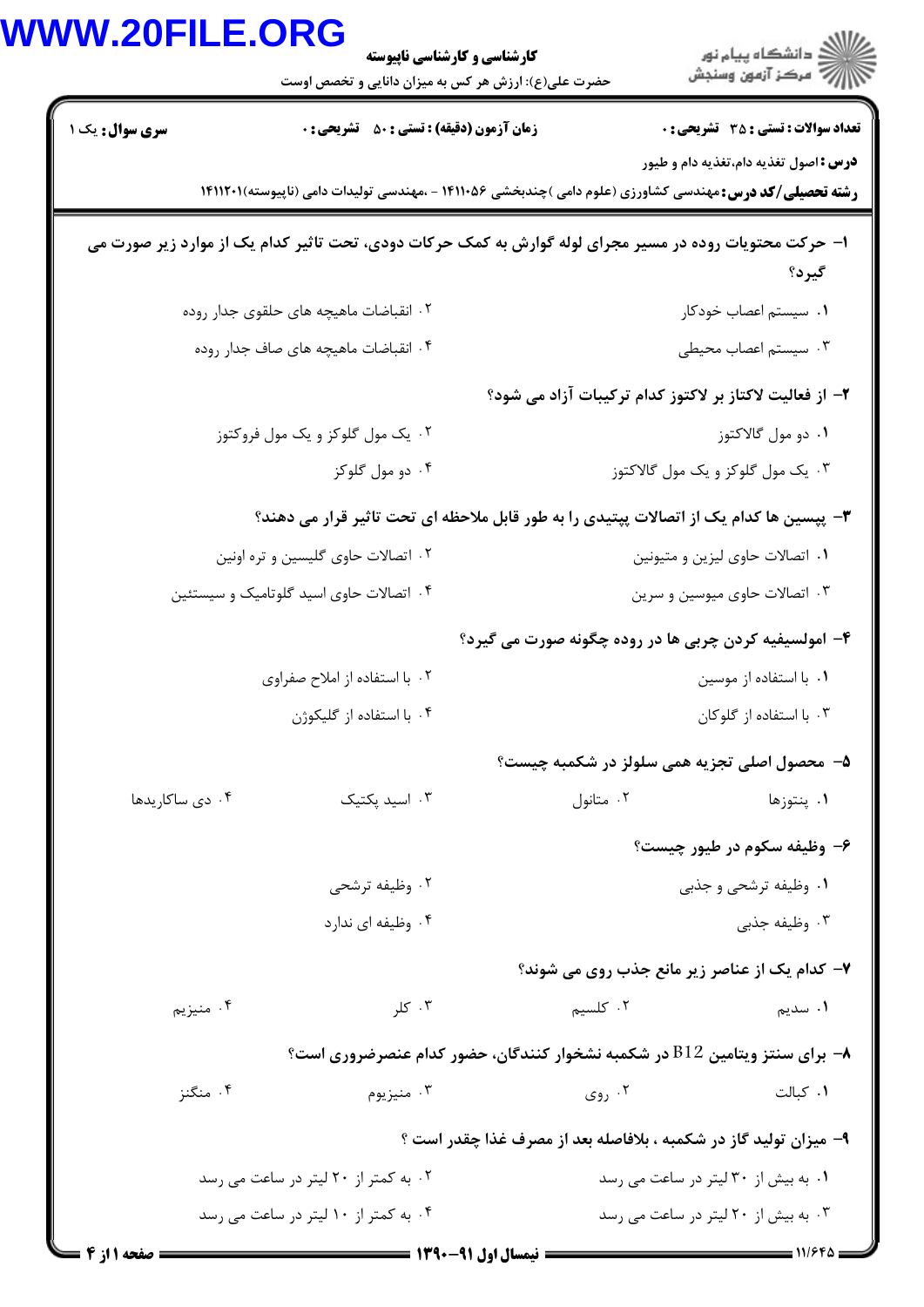| <b>کارشناسی و کارشناسی ناپیوسته</b>                                                                      | <b>VW.20FILE.ORG</b>                                                                                             | حضرت علی(ع): ارزش هر کس به میزان دانایی و تخصص اوست                                                              | ِ<br>∭ دانشڪاه پيام نور<br>∭ مرڪز آزمون وسنڊش |  |  |  |
|----------------------------------------------------------------------------------------------------------|------------------------------------------------------------------------------------------------------------------|------------------------------------------------------------------------------------------------------------------|-----------------------------------------------|--|--|--|
| <b>زمان آزمون (دقیقه) : تستی : 50 ٪ تشریحی : 0</b>                                                       | <b>سری سوال : ۱ یک</b>                                                                                           |                                                                                                                  | <b>تعداد سوالات : تستی : 35 تشریحی : 0</b>    |  |  |  |
|                                                                                                          |                                                                                                                  | <b>رشته تحصیلی/کد درس:</b> مهندسی کشاورزی (علوم دامی )چندبخشی ۱۴۱۱۰۵۶ - ،مهندسی تولیدات دامی (ناپیوسته)۱۴۱۱۲۰۱ ا | <b>درس :</b> اصول تغذیه دام،تغذیه دام و طیور  |  |  |  |
| ∙ا− آمونیاک حاصل از تجزیه اسیدهای آمینه اضافی در کبد نشخوار کنندگان، عمدتا به چه ماده ای تبدیل می شود؟   |                                                                                                                  |                                                                                                                  |                                               |  |  |  |
|                                                                                                          | ۰۴ ازت                                                                                                           | ۰۲ اسیدهای آمینه                                                                                                 | ۰۱ اسید اوریک                                 |  |  |  |
|                                                                                                          | 1۱– کدام ماده در خلال تولید آرژنین از آرژینوسوکسینات در سیکل اوره آزاد شده و وارد سیکل تری کربوکسیلیک شده و به   |                                                                                                                  | مالیت و سپس اگزالیت تبدیل می شود؟             |  |  |  |
|                                                                                                          | ۰۴ اورنيتين                                                                                                      | ۰۲ آسپارتیت                                                                                                      | ۰۱ فورمیت                                     |  |  |  |
|                                                                                                          |                                                                                                                  | ۱۲- از هر مول اسیدبوتیریک تولید شده در شکمبه چه مقدار انرژی حاصل می شود؟                                         |                                               |  |  |  |
|                                                                                                          | $\gamma$ ATP $\cdot$                                                                                             | $YATP$ .                                                                                                         | $\gamma \triangle ATP$ .                      |  |  |  |
| ۱۳- در اغلب بافت های بدن به جز ماهیچه، آمونیاک قبل از اینکه به کبد منتقل شود به چه ماده ای تبدیل می شود؟ |                                                                                                                  |                                                                                                                  |                                               |  |  |  |
|                                                                                                          | ۰۴ تره اونين                                                                                                     | ۰۲ گلیسین                                                                                                        | ۰۱ سرين                                       |  |  |  |
| ۱۴– از ترکیب کدام ماده با آلانین، سرین ساخته می شود؟                                                     |                                                                                                                  |                                                                                                                  |                                               |  |  |  |
|                                                                                                          |                                                                                                                  |                                                                                                                  | ٠١ گلوتامين                                   |  |  |  |
|                                                                                                          | ۰۴ فسفوهيدروكسي پيروويت                                                                                          |                                                                                                                  | ۰۳ گلايسين                                    |  |  |  |
|                                                                                                          | ۱۵– به منظور اندازه گیری قابلیت هضم در حیوانات تک معده ای ، از کدام ماده به اولین و آخرین وعده غذای تحت آزمایش   |                                                                                                                  | افزوده می شود؟                                |  |  |  |
| ۰۳ اسید اوریک                                                                                            | ۰۴ ازت                                                                                                           | ۰۲ اکسید فریک                                                                                                    | ۰۱ گلوکز                                      |  |  |  |
|                                                                                                          | ۱۶- مجرائی که به کمک عمل جراحی از داخل مری به بیرون پوست راه یافته و بوسیله دریچه ای بسته می شود ، چه نام دارد ؟ |                                                                                                                  |                                               |  |  |  |
|                                                                                                          | ۰۴ تيوب                                                                                                          | ۰۲ دالتون                                                                                                        | ٠١ سيليكون                                    |  |  |  |
|                                                                                                          | ۱۷–   مطالعه هضم مواد غذایی در قسمتهای مختلف دستگاه گوارش، با استفاده از « تکنیک کیسه نایلونی موبایل» ، در کدام  |                                                                                                                  | حيوان بيشتر معمول است؟                        |  |  |  |
| ۰۳ اسب                                                                                                   | ۰۴ طیور                                                                                                          | ۰۲ گاو                                                                                                           | ۰۱ خوک                                        |  |  |  |
|                                                                                                          |                                                                                                                  | ۱۸- سطح تغذیه در حیوانات در حال رشد و پرواری چگونه است ؟                                                         |                                               |  |  |  |
|                                                                                                          | ۰۲ تا ۲/۵ برابر نگهداری                                                                                          |                                                                                                                  | ۰۱ ۴ برابر توليد                              |  |  |  |
|                                                                                                          |                                                                                                                  |                                                                                                                  | ۰۳ برابر تولید                                |  |  |  |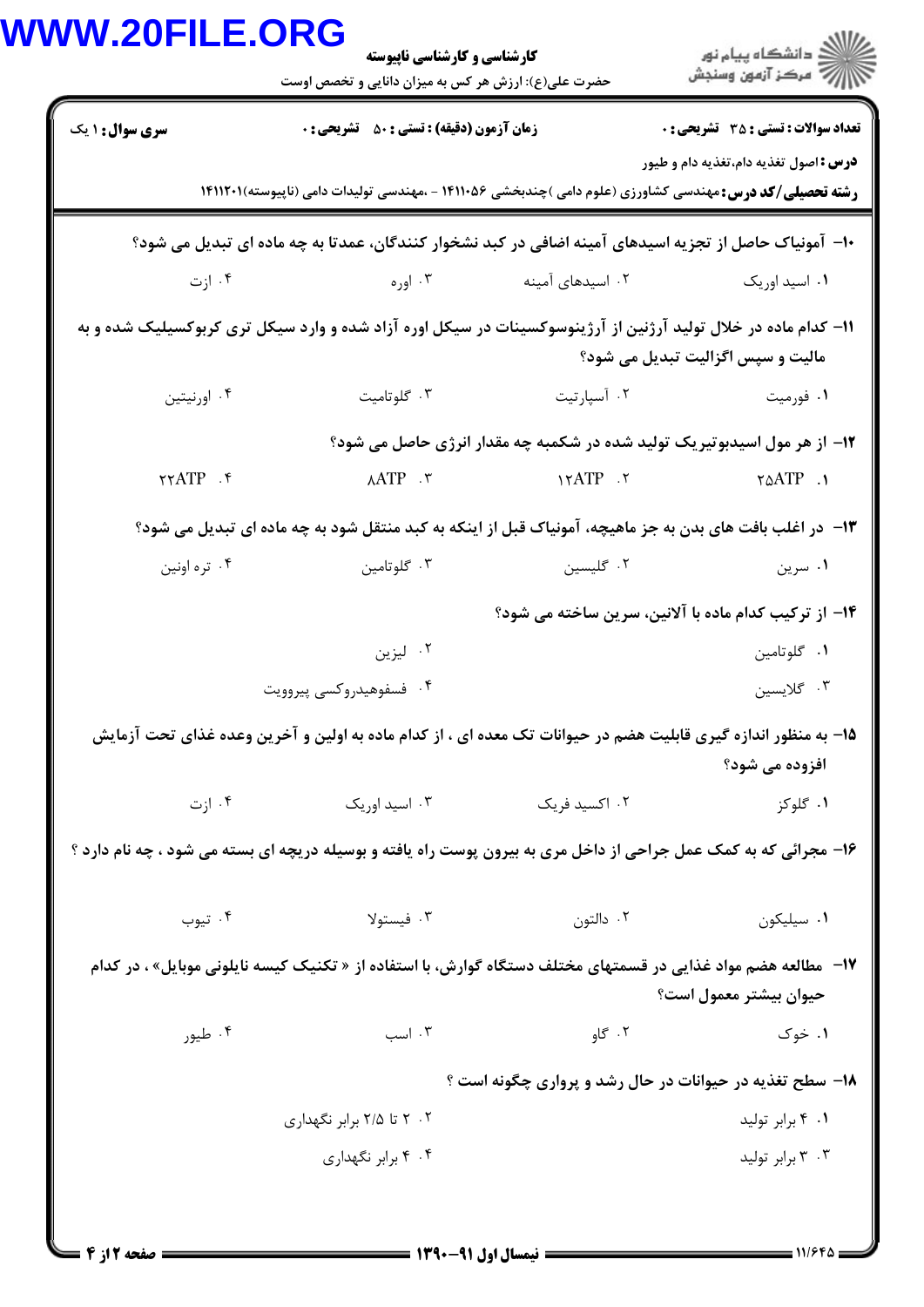|                         |                                                    | <b>کارشناسی و کارشناسی ناپیوسته</b><br>حضرت علی(ع): ارزش هر کس به میزان دانایی و تخصص اوست | ≦ دانشڪاه پيام نور<br>7- مرڪز آزمون وسنڊش                                                                                                                        |
|-------------------------|----------------------------------------------------|--------------------------------------------------------------------------------------------|------------------------------------------------------------------------------------------------------------------------------------------------------------------|
| <b>سری سوال : ۱ یک</b>  | <b>زمان آزمون (دقیقه) : تستی : 50 ٪ تشریحی : 0</b> |                                                                                            | <b>تعداد سوالات : تستی : 35 - تشریحی : 0</b>                                                                                                                     |
|                         |                                                    |                                                                                            | <b>درس :</b> اصول تغذیه دام،تغذیه دام و طیور<br><b>رشته تحصیلی/کد درس:</b> مهندسی کشاورزی (علوم دامی )چندبخشی ۱۴۱۱۰۵۶ - ،مهندسی تولیدات دامی (ناپیوسته)۱۴۱۱۲۰۱ ۱ |
|                         |                                                    |                                                                                            | 1۹– كليت (Chelate) چيست؟                                                                                                                                         |
|                         | ۰۲ کمپلکس های آلی - فلزی                           |                                                                                            | ۰۱ آنزیم های تجزیه شونده                                                                                                                                         |
|                         | ۰۴ کمپلکس های فلزی- معدنی                          |                                                                                            | ۰۳ آنزیم های تجزیه کننده                                                                                                                                         |
|                         |                                                    |                                                                                            | ۲۰- انرژی خام هر یک از اسیدهای چرب به چه عاملی بستگی دارد ؟                                                                                                      |
| ۰۴ تعداد بندهای دوگانه  | ۰۳ نوع جیره مصرفی                                  |                                                                                            | ٠١ طول زنجير كربن مسمد ٢٠ نوع حيوان                                                                                                                              |
|                         |                                                    |                                                                                            | <b>۲۱</b> - تفاضل مجموع انرژی ادرار و گاز از انرژی قابل هضم ، چیست؟                                                                                              |
| ۰۴ انرژی قابل متابولیسم | ۰۳ انرژی خالص                                      | ۰۲ انرژی شیردهی                                                                            | ۰۱ انرژی قابل هضم                                                                                                                                                |
|                         |                                                    |                                                                                            | ۲۲– فعالیت و متابولیسم میکروارگانیسم ها در نشخوار کنندگان منجر به تولید چه میزان حرارت می شود؟                                                                   |
|                         | ۰۲ - ۸–۸ درصد انرژی قابل متابولیسم مصرفی           |                                                                                            | ۰۱ ۱۰ درصد انرژی قابل متابولیسم مصرفی                                                                                                                            |
|                         | ۰۴ - ۸–۸ درصد انرژی قابل هضم مصرفی                 |                                                                                            | ۰۰ ۲ درصد انرژی قابل هضم مصرفی                                                                                                                                   |
|                         |                                                    |                                                                                            | ۲۳- در روش کالری متری غیر مستقیم از کدامیک از فاکتورهای زیر استفاده می شود؟                                                                                      |
| ۰۴ تعادل ازت            | ۰۳ تعادل ازت و کربن                                | ۰۲ اطاق تنفسی                                                                              | ۰۱ کالری متر حیوانی                                                                                                                                              |
|                         |                                                    |                                                                                            | ۲۴– کتوسیز چگونه ایجاد می شود؟                                                                                                                                   |
|                         | ۰۲ اکسیداسیون ناقص ویتامینها                       |                                                                                            | ۰۱ اکسیداسیون ناقص مواد غذایی                                                                                                                                    |
|                         | ۰۴ اکسیداسیون ناقص اسید های چرب                    |                                                                                            | ٠٣ اكسيداسيون ناقص پروتئينها                                                                                                                                     |
|                         |                                                    |                                                                                            | <b>۲۵</b> - ضریب k در حیوان نشخوارکننده در حال رشد معرف چیست؟                                                                                                    |
|                         | ۰۲ راندمان مصرف پروتئين                            |                                                                                            | ۰۱ راندمان مصرف انرژی قابل متابولیسم                                                                                                                             |
|                         | ۰۴ راندمان مصرف انرژی قابل هضم                     |                                                                                            | ۰۳ راندمان مصرف اسیدهای آمینه                                                                                                                                    |
|                         |                                                    |                                                                                            | <b>۲۶</b> - در سیستم ARC 1980 ، ارزش غذاها چگونه بیان می شود؟                                                                                                    |
|                         | ۰۲ بر حسب انرژی قابل متابولیسم جیره غذایی          |                                                                                            | ۰۱ بر حسب انرژی قابل هضم جیره غذایی                                                                                                                              |
|                         | ۰۴ بر حسب انرژی دفع شده                            |                                                                                            | ۰۳ بر حسب انرژی خام جیره غذایی                                                                                                                                   |
|                         |                                                    |                                                                                            | ۲۷- روش جمع آوری و آنالیز مواد هضمی انتهای ایلئوم نسبت به روش متداول جمع آوری مدفوع چگونه است؟                                                                   |
|                         | ۰۲ تعیین دقیق تر میزان جذب آمونیاک                 |                                                                                            | ۰۱ کاهش دقت در تعیین میزان جذب ازت                                                                                                                               |
|                         | ۰۴ تعیین دقیق تر میزان جذب ازت                     |                                                                                            | ۰۳ کاهش دقت در تعیین میزان جذب آمونیاک                                                                                                                           |